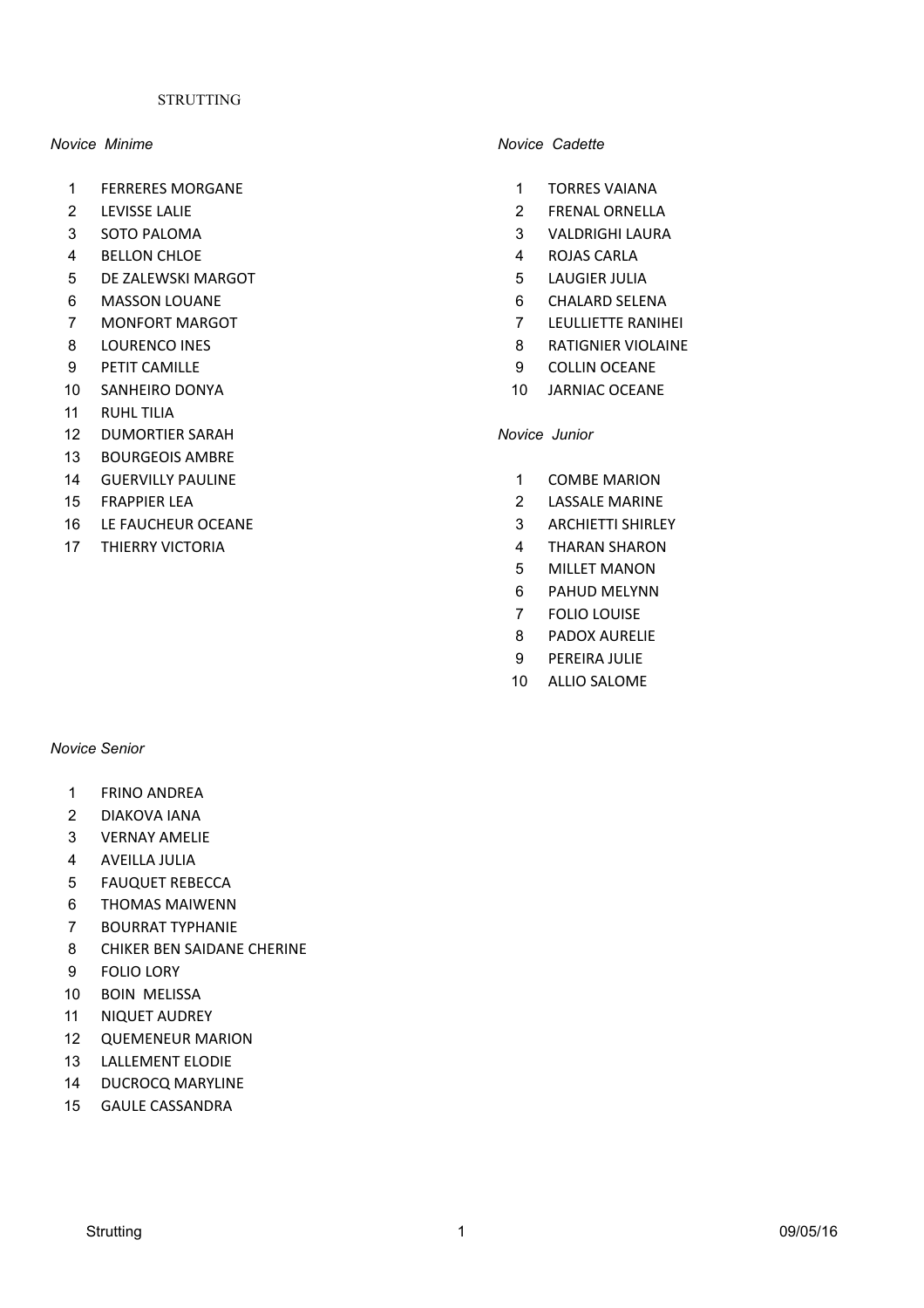# FINALES STRUTTING SUPERIEUR

- 1 GIOVANNONI LIA MARIA 1 LACZI REBECA
- <u>2</u> ARNAUD MAEVA 2 ORIAL JULIE
- 
- 

- 1 CHAVAUDREY ORLANE 1 COLLE LAURIE
- 2 GIAMARCHI LAURINE 2 KERDO LENA
- 
- 
- **5** TESTA SAMSON ALIZEE **1999** TESTA SAMSON ALIZEE
- 
- 
- 8 BARTHELIER CINTHIA 8 EXTRAIT LUCIE
- 

### 2 BATONS

### *Intermédiaire Minime*

- 
- **2** PANTALEO CARLA 2 2 DONIS CAMILLE
- 
- 4 ABRIOL CORALINE **1999 12:20 12:20 12:20 12:20 12:20 12:20 12:20 12:20 12:20 12:20 12:20 12:20 12:20 12:20 12:20 12:20 12:20 12:20 12:20 12:20 12:20 12:20 12:20 12:20 12:20 12:20 12:20 12:20 12:20 12:20 12:20 12:20 12:20**
- 
- 
- 
- 
- 9 HAMELIN CLEMENCE 10 HOREN MAYLLIS

### *Minime Cadette*

- 
- 
- **3** PANTALEO CARLA **3** PACHECO KELLY
- 4 MEZARD ZOE 4 CAVATORTA MAELINE
	- 5 BASTIDE MANDY
	- 6 PETILLEAU LOUNA
	- 7 GULBRANDSEN EMILIE
	- 8 COLOMBET CHARLYNE
	- 9 HOREN MAYLLIS
	- 10 AUBRY LEA

### *Junior Senior*

- 
- 
- 3 MOREAU EVA 3 CHAUTARD JUSTINE
- 4 CAMERA EVA **1999 CAMERA EVA** 4 BEAUDOUIN GWENDOLINE
	-
- 6 VIAL LAURA **6 BOUCHARD CORALINE**
- **7 CARADU KENZA 7 DAGONNEAU LEA** 
	-
- 9 REY OCEANE 9 HANS MELANIE

### *Intermédiaire Cadette A*

- 1 FABIEN LILLY
- **1** DANIEL ANDREA 2 CAVATORTA MAELINE
	-
	- 3 MEZARD ZOE 2000 120 MEZARD 2000 12000 12000 12000 12000 12000 12000 12000 12000 12000 12000 12000 12000 1200
		-
	- 5 ARNAUD MAEVA **6 COLOMBET VILLET LOU ANN**
	- 6 PIFT MARGOT **7 NIELSEN JADE**
	- **7 RAVASIO LISA** 8 LACZI REBECA
	- 8 RADONDY CLAIRE **19 CONTROLLET AND RESEARCH AT A SET AND A LAVIOLETTE ROMANE** 
		-
		- 11 LEDEZ ELISE
		- 12 LAVENU CORALIF
		- 13 COLOMBET CHARLYNE
		- 14 MAUJEAN LOAN
		- 15 CHALARD SELENA
		- 16 LEFRANCAIS LAURA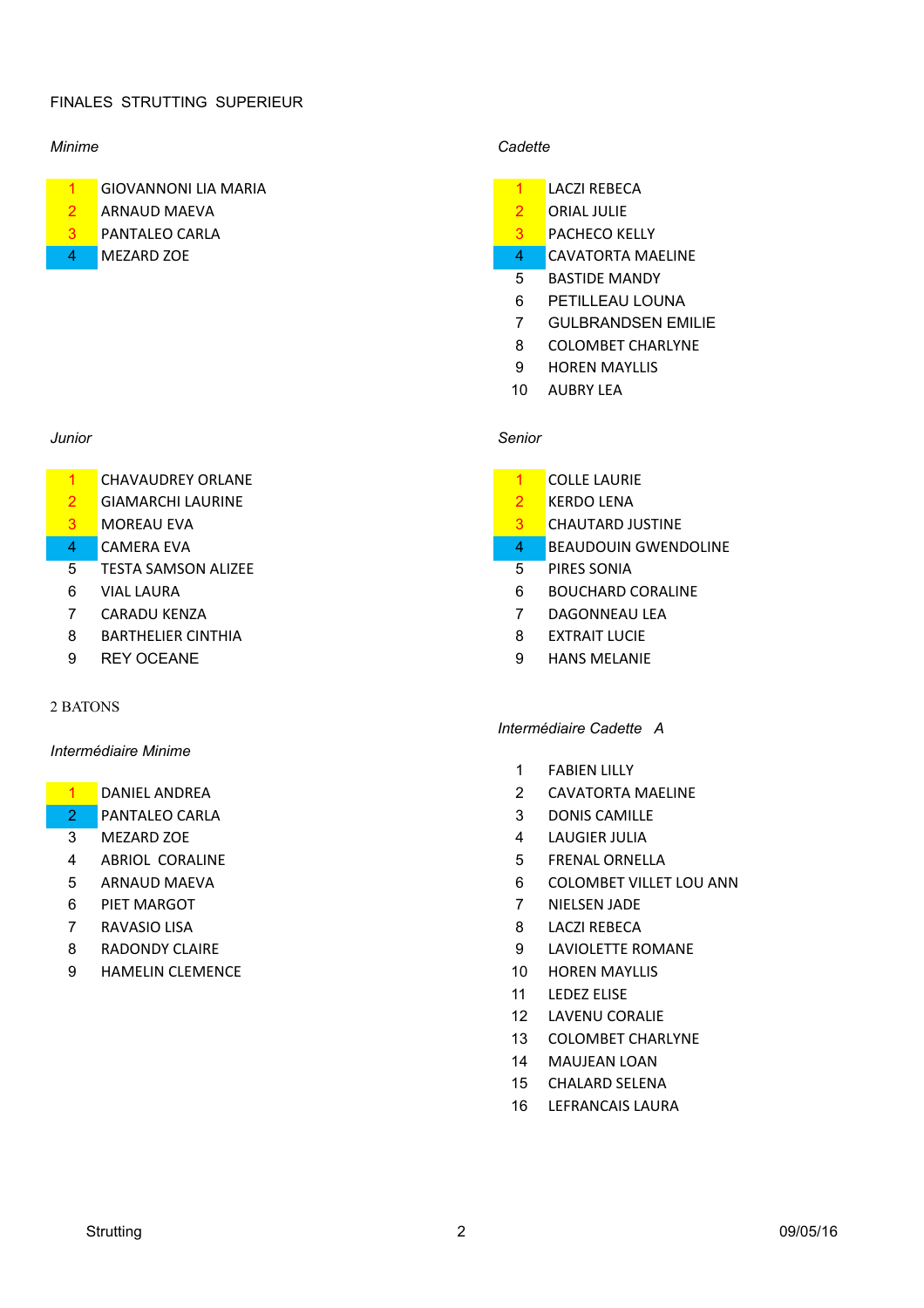### *Intermédiaire Cadette B Intermédiaire Junior A*

- 
- 2 PACHECO KELLY 2 FIN ALINE
- 
- 
- 5 PETILLEAU LOUNA **5 PETILLEAU** LOUNA
- 6 VAN - KERCKVOORDE LIZA 6 JAMMET LEA
- **7 SARPAUX ANAIS 2008 12:00 2009 12:00 2009 12:00 2009 12:00 2009 12:00 2009 12:00 2009 12:00 2009 12:00 2009 12:00 2009 12:00 2009 12:00 2009 12:00 2009 12:00 2009 12:00 2009 12:00 2009 12:00 2009 12:00 2009 12:00 2009 12**
- 
- 
- 
- 
- 12 AYED MAISSANE 12 HOTEL AND THE 12 HOTEL AND THE 12 HOTEL ELISE
- 
- 
- 
- 

- 1 MICHALLET MARIE LAURENCE
- 2 MORIZUR SEGOLENE *Intermédiaire Senior A*
- 3 RABA AMFLIF
- 
- 5 MORLAT CHARLOTTE **2 PREVOST MEGANE**
- 
- 7 PONTICACCIA CHIARA 4 DUCROCQ MARYLINE
- 
- 9 ROUSSEAU MANON **1998** 8 CYLTHE MALIN
- 
- 
- 
- 
- **14 MARNAS MARIE 11 AVEILLA JULIA**
- 15 BERTORELLO OCEANE 12 TUTRICE CHLOE
- 16 TOUSSAINT LINE
- 17 MARTIN ANDRFA
- 18 RAISON MANON
- 19 BOUCHET VANESSA

- 1 ALLARD ELEA 2002 1 2003 1 2004 1 2016 1 2017 1 2018 1 2019 1 2019 1 2019 1 2019 1 2019 1 2019 1 2019 1 2019 1 2019 1 2019 1 2019 1 2019 1 2019 1 2019 1 2019 1 2019 1 2019 1 2
	-
- 3 STEBOUN EVE 3 JOUVENEL LUDIVINE
- 4 PIET MATHILDE 2000 100 2000 1000 2000 1000 4 GROLLEAU ILANA
	-
	-
	-
- 8 BENOIST ELOISE **8 BENOIST ELOISE**
- 9 VAN PLUS ELINA 9 CARADU MYRIAM
- 10 BONNIN DORINE 2000 10 LEFRIQUE MADDY
- 11 OLIVERO STECY **11 GOUILLE MARIE ANGE** 
	-
- 13 AUTROU AMELIE **13 CALL 13 AUTROU** AMELIE
- 14 SERENA MARIE 2000 12 DE 2000 12 DE 2010 14 FOLIO LOUISE
- 15 RUHL ELYNE 15 GARCIA LEA
- 16 THARAN JOYCE **16 LE FLOCH PERRINE** 
	- 17 HAMOUDA ILHAM
- *Intermédiaire Junior B* 18 FONSECA MORGANE
	- 19 CHESTIER JULIETTE

- 4 PAIANO MORGANE 2008 1 ROUILLON CLAUDIA
	-
- 6 TORRES LOANA 2000 100 2000 100 2000 100 3 2000 100 2000 100 2000 100 2000 100 2000 100 2000 100 2000 100 200
	-
- 8 PRAS MEGGIE 5 DURET CAMILLE
	-
- 10 RENOUX ANAIS **10 CONTRACT CONTRACT CONTRACT CONTRACT CONTRACT CONTRACT CONTRACT CONTRACT CONTRACT CONTRACT CONTRACT CONTRACT CONTRACT CONTRACT CONTRACT CONTRACT CONTRACT CONTRACT CONTRACT CONTRACT CONTRACT CONTRACT CONT**
- 11 BON CORNELLIA **8 EYMARD MELANIE**
- 12 POLLET MARION **12 POLLET MARION 12 POLLET MARION**
- 13 SALIOU TIFENN 10 ROQUES MELENA
	-
	-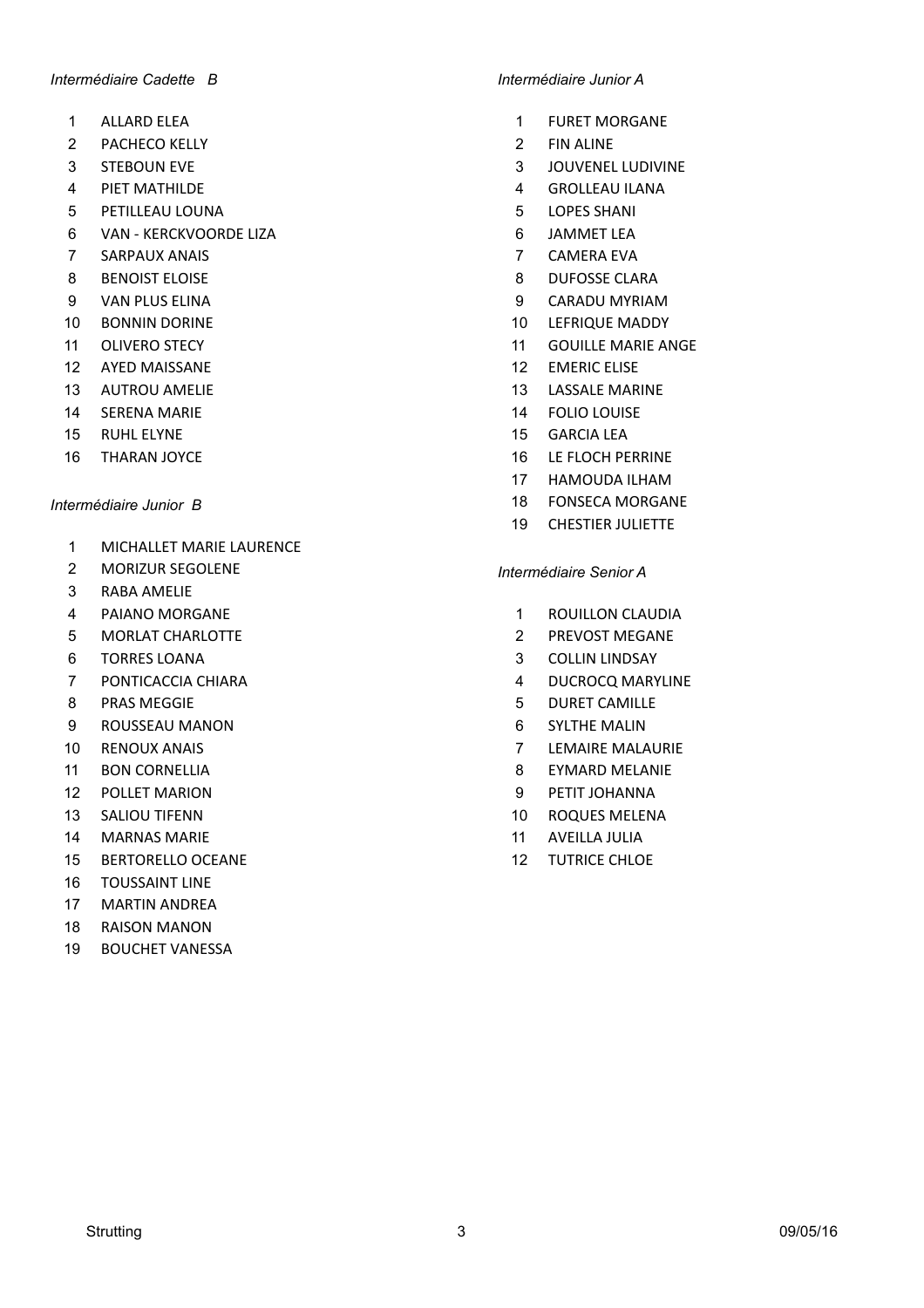### *Intermédiaire Senior B Avancée Minime*

- 
- 2 BUENO MELANIE 2 AUDAIRE JUSTINE
- 3 DAHAN FMFLINE
- 4 GRANJON BELINDA *Avancée Cadette*
- 5 LAZZARINI DAPHNEE
- 6 **JAMMET MARIF**
- **7** CHARMET AMELIE **2 PERSICOT LENA**
- 8 PRIGENT LAURA 3 ROYE OCEANE
- 9 HUSSON LAURA **1999 HUSSON LAURA** 4 RODRIGUEZ ANA
- 10 NICOLAS LUDIVINE **10** 10 NICOLAS LUDIVINE
- 
- 12 RUER TIPHANIE

- **2 CARLOTTI SERENA 12 CARLOTTI SERENA 12 CARLOTTI SERENA**
- 
- 4 FJAERAA THEA 6 KERDO LENA
- 5 PHILIBERT ALINE 7 COLLE LAURIE
- 6 MOUYSSET MANON 8 ITO ANRI
- 
- 8 BARTHELIER CINTHIA 10 MARIE MAEVA
- 
- 10 GARRAUD ROXANNE 12 DEFOND JULIE
- 11 CHAVAUDREY ORLANE 13 PARCERO LAURIE
- 
- 13 CARADU KENZA 15 EXTRAIT LUCIE

- 
- **2** BERNARD ALEXY **2 MARTIN** CYRIL
- 
- **4 SOTO MATTHEO 4 AUBRY JEREMY**
- **5** ROBERT MAEL **5** ROBERT MAEL
- 6 MATIASEC OUENTIN 6 ASTIJIANO AURELIEN
- 3 BATONS Avancée unique
	- 1 ITO ANRI
	- 2 BERNARD ALEXY
	- 3 DEFOND JULIE



- 
- 
- 
- 
- 11 JOUVENEL AMANDINE **1000 COLLEGATES 1000 COLLEGATES 1000 COLLEGATES 1000 COLLEGATES 1000 COLLEGATES 1000 COLLEGATES**

# *Avancée Senior*

- **Avancée Junior** 1 **VAITILINGOM DANA** 
	- 2 PIRES SONIA
	- <u>1</u> VIAL LAURA 2008 2009 2010 2010 2010 2010 2010 2010 2010 2010 2010 2010 2010 2010 2010 2010 2010 2010 2010 2010 2010 2010 2010 2010 2010 2010 2010 2010 2010 2010
		-
	- 3 ROYER CORNELIA 6 2010 2021 2022 3 3 3 BEAUDOUIN GWENDOLINE
		-
		-
		-
	- **7 PERSICOT ALESSIA 19 In the U.S. A. S. A. S. A. S. A. S. A. S. A. S. A. S. A. S. A. S. A. S. A. S. A. S. A. S. A. S. A. S. A. S. A. S. A. S. A. S. A. S. A. S. A. S. A. S. A. S. A. S. A. S. A. S. A. S. A. S. A. S. A. S. A** 
		-
	- 9 REY OCEANE 11 MARGUIER FLORINE
		-
		-
	- 12 CHANTENAY LEA 14 LAMOUR MARINA
		-
		- 16 BAUDRIER CYNTHIA
		- 17 PRIFUR AXFLLF

### GARCONS Junior GARCONS Senior

- 1 PHILEAS CEDRIC 2008 1 MOREIRA STEPHANE
	-
- **3** COLLIN NORMAN **3** COLLIN NORMAN **3** LANGSETH ELIASSEN MATHIAS
	-
	-
	-
	- 7 BERTOIA MATTHIEU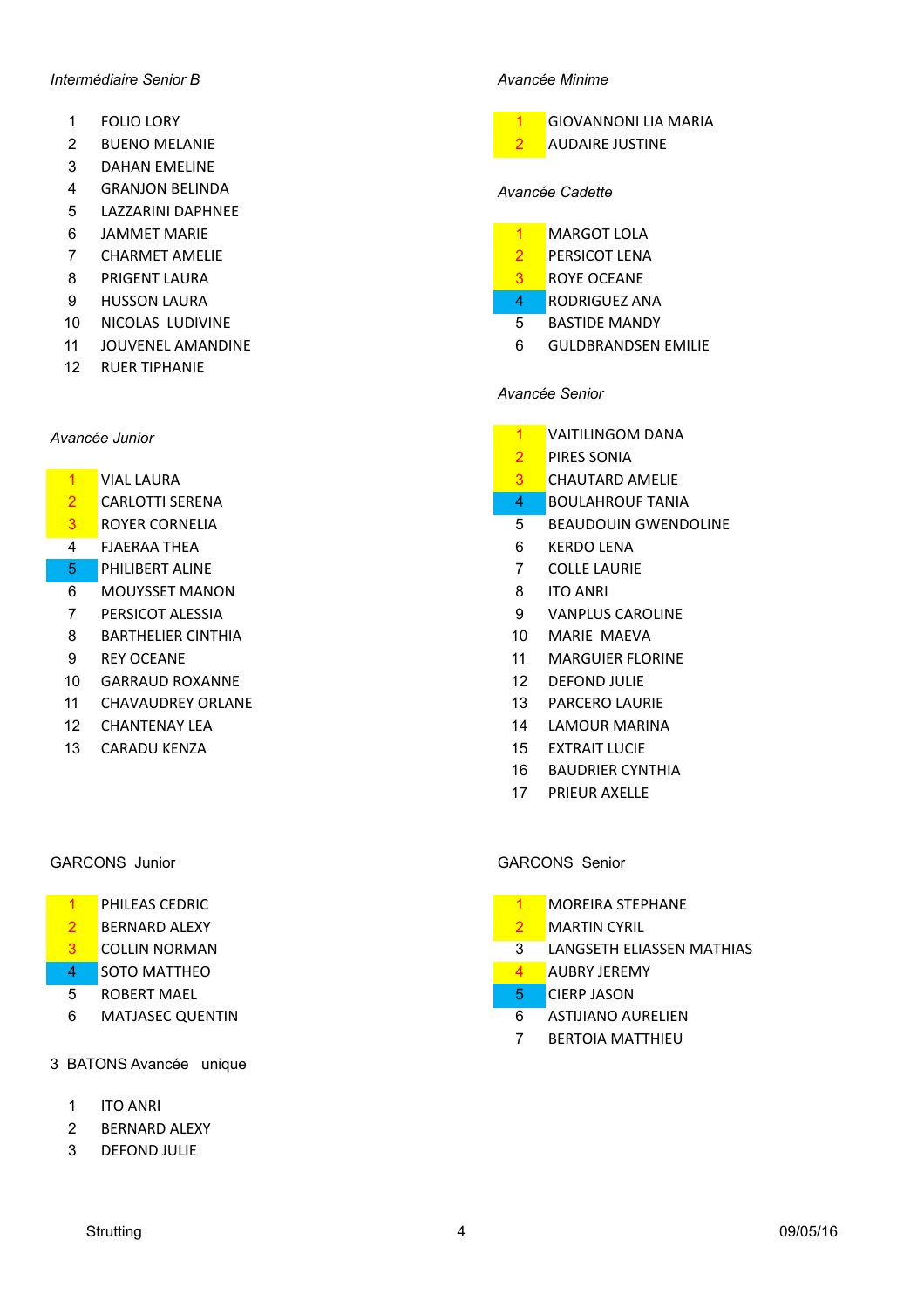# DUOS

## *Débutant Minime*

- 1 DE ZALEWSKI MARGOT / RADONDY CLAIRE
- 2 MASSON LOUANE / SANHEIRO DONYA
- 3 DUMORTIER SARAH / GRANJON LOUANE
- 4 LE FLAMBE ENOLA / QUEMENER MAELYS
- 5 LAINE LOLA / TEISSEIRE CLARA
- 6 MONFORT MARGOT / GUERVILLY PAULINE
- 7 GOARIN SOLENE / PICHOURON SASHA
- 8 BOURHAZ SABRINA / BOURGEOIS AMBRE
- 9 PETIT CAMILLE / VALENTIN OLIVIA
- 10 VIGE ENOLA / GLESENER BOUGANT ADRIANA

# *Débutant Cadette Finale*

- 1 MISINKIEWIEZ ALISON / RABA MAUD
- 2 DUVAL CHLOE / PETILLEAU LOUNA
- 3 LAVENU CORALIE / NIELSEN JADE
- 4 PELLEN MARINE / TOUSSAINT CORALIE
- 5 BUISSIER OCEANE / CHALARD SELENA
- 6 CHENAULT ELODIE / GILLES LEONIE
- 7 SARPAUX ANAIS / VAN KERCKVOORDE LIZA
- 8 DELORME SOLENE / JORIS ESTELLE
- 9 BERNARD STACY / JOURNOUD FLAVIE
- 10 ABGRALL CHARLINE / LOMBARDET ROMANE

# *Débutant Junior Finale*

- 1 BENOIT JADE / TESTA SAMSON ALIZEE
- 2 DELPIERRE LUCY / LEDEZ ELISE
- 3 PSHENICHNYI DANIIL / LUZHINA ELIZAVETA
- 4 BAPT EMMA / MIQUAU LAURIANE
- 5 CHIKER BEN SAIDANE CHERINE / PRAS MEGGIE
- 6 BOULANGER ROUSSELLE MARINE / PEREIRA JULIE
- 7 MORIZUR SEGOLENE / ROUSIC MAIWENN
- 8 MOREIRA DE SOUZA ELIZABETH / THARAN SHARON
- 9 RICCI FANNY / MINET LUCIE
- 10 BASIDIK ISABELLE / LASSERRE LAUREEN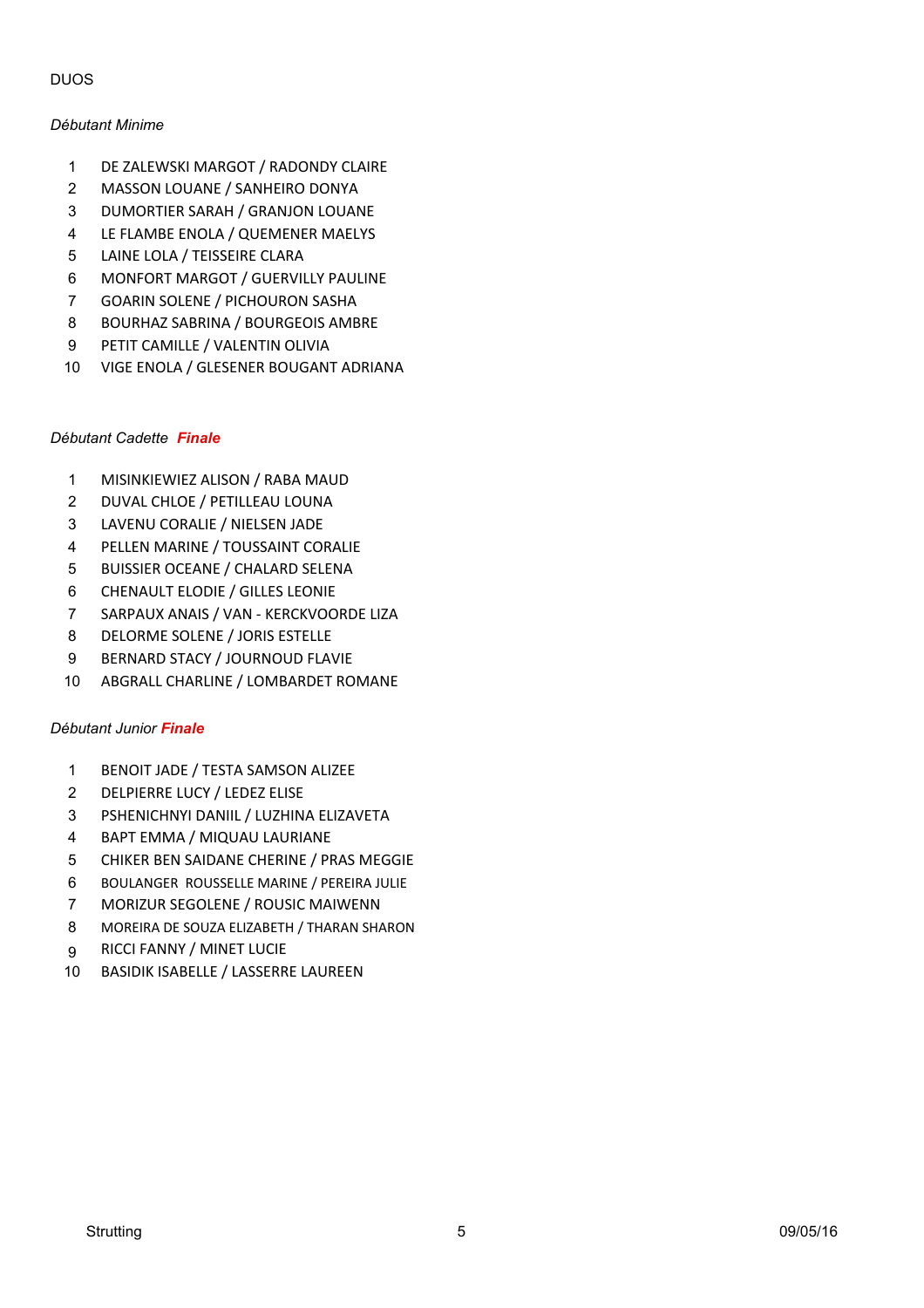### *Débutant Senior*

- 1 BUENO MELANIE / RIBEIRO MALORY
- 2 COLLET AMANDA / CABIOCH COLYNE
- 3 MORLAT CHARLOTTE / VERNAY AMELIE
- 4 DUFRAISSE CHARLENE / MAUJEAN CORALINE
- 5 FRINO ANDREA / LESUR JESSICA
- 6 PIDOU AMANDINE / MICCICHE MARIE
- 7 LACOUR AMELIE / RAMEAU AMELIE
- 8 DA COSTA JENIFER / FRINO MARION

# **Supérieur Minimes Finale**

- 1 GIOVANNONI LIA MARIA / FRANCESCHI LILOU
- 2 AUDAIRE JUSTINE / DANIEL ANDREA
- 3 SOTO MATTHEO / SOTO PALOMA
- 4 MARQUES LOLA / MICALLEF MAGNIN EMMA

# *Cadette* Finale

- 1 BORDET SIMONNET CAMILLE / MARTIN LAURELINE
- 2 DONIS CAMILLE / LARRUE DE LEMOS FLORA
- 3 MARGOT LOLA / PERSICOT LENA
- 4 CAVATORTA MAELINE / VALDRIGHI LAURA
- 5 COLOMBET CHARLYNE / COLOMBET VILLET LOU ANN
- 6 MEZARD ZOE / TORRES VAIANA

*Junior* Finale

- 1 CARLOTTI SERENA / MOUYSSET MANON
- 2 PHILEAS CEDRIC / PHILEAS MARINA
- 3 JAMMET LEA / ROYER CORNELIA
- 4 MARIE MAEVA / ROUSSEAU MANON
- 5 MOREAU EVA / LOPES SHANI
- 6 PHILIBERT ALINE / COMBE MARION
- 7 LEGRAND AURELIE / PEGUY FLORIANE
- 8 CARADU KENZA / CARADU MYRIAM

**Senior** Finale

- 1 BEAUDOUIN GWENDOLINE / CIERP JASON
- 2 KERDO LENA / VAITILINGOM DANA
- **3** VERNAY ELISE / PARCERO LAURIE
- 4 GROLLEAU IDALINE / RENOUX ANAIS
- 5 LAZZARINI DAPHNEE / JOUVENEL AMANDINE
- 6 DAVION JULIE / GRAVE CINDY
- 7 FOLIO LORY / FOLIO LOUISE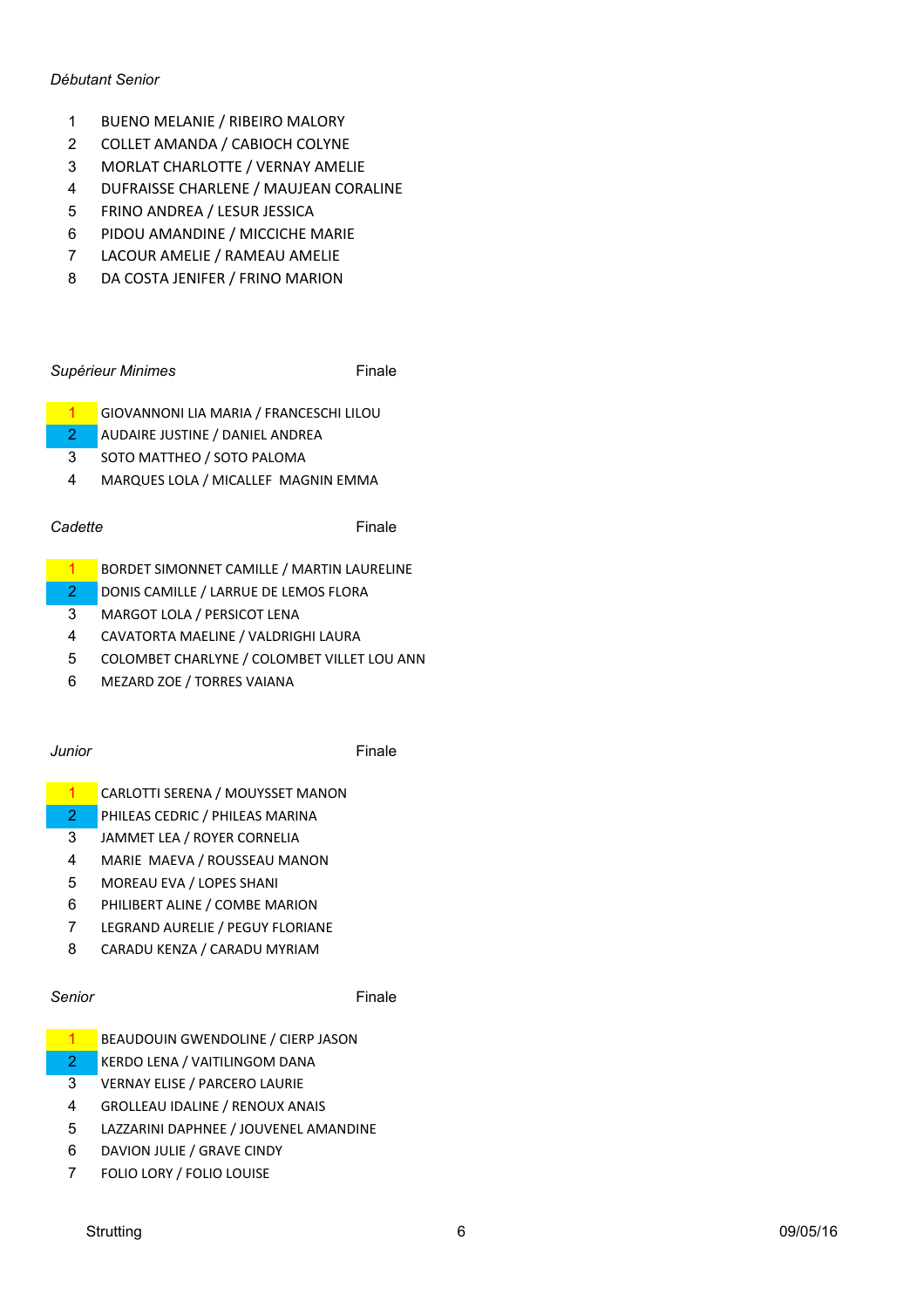- 
- 
- 
- 4 MAUPOUET SHANNEL 4 RAVASIO LISA
- 
- **6 FLATTIER STELLA 6 LEVISSE LALIE**
- 
- 8 BILCOT CHANNON **8 BILCOT CHANNON 8 BILCOT CHANNON**
- 9 BILLETTE CHARLEZIA 9 MICHAUX TIFFANY
- 
- 
- 
- 13 BOURGEOIS AMBRE 13 VALENTIN OLIVIA
- 
- 

- 1 MARTIN LAURA 20 GERBOT ENZO
- 2 PFTILLFAU LOUNA
- 3 JAROSZEWSKI CARLA *Préliminaire Junior finale*
- 4 PITTONI CLARA
- 
- 
- 7 NIELSEN JADE 3 CAMERA EVA
- 8 LAUGIER JULIA **1999 1999 1999 1999 1999 1999 1999 1999 1999 1999 1999 1999 1999 199**
- 9 COUVELARD MANON 65 BON CORNELLIA
- 
- 
- 12 VAN KERCKVOORDE LIZA 8 GROLLEAU ILANA
- 
- 
- 
- 
- 17 PARRA MARTINEZ MATHILDE 13 DELPIERRE LUCY
- 
- 19 RATIGNIER VIOLAINE 15 LACHAUD CHLOE
- 
- 
- 
- 23 DELORME SOLENE 19 ARAGON EVA
- 

## *Poussin Préliminaire Minime finale*

- 1 RUHL TILIA 1 RUHL 100
- 2 MOREL LAIZA 2 MARENAUD CLARA
- **3 PONT ALICIA 3 PONT ALICIA 3 PONT ALICIA** 
	-
- 5 FAYE ADIA 5 FAYE ADIA
	-
- The VIGE ENOLA CONTROLLER CONTROLLER THE STATE STATE AND THE MELTINGUIST OF THE MELTINGUIST OF THE STATE OF THE STATE OF THE STATE OF THE STATE OF THE STATE OF THE STATE OF THE STATE OF THE STATE OF THE STATE OF THE STATE
	-
	-
- 10 CHABAUD CHLOE 10 SOTO PALOMA
- 11 NARCY CANDYS 2002 11 NARCY CANDYS
- 12 IKHLEF CELIA 12 MASSON LOUANE
	-
- **14 FERREIRA CLARA 14 VIGINEIX OCEANE**
- 15 DAVIN MELISSA 15 NOVEMBER 15 TEISSEIRE CLARA
	- 16 ANTOINE ARWEN
	- 17 MEMETON LAURA
- *Préliminaire Cadette finale* 18 QUEMENER MAELYS
	- 19 LAINE LOLA
	-

- 5 DUVAL CHLOE 1 TESTA SAMSON ALIZEE
- 6 LANNOY JULIETTE **2 BOULANGER ROUSSELLE MARINE** 
	-
	-
	-
- 10 FREYDIER ALEXIA **10 FREYDIER ALEXIA** 6 LEFRIQUE MADDY
- 11 LAUGIER MATT **120 LAUGIER MATT** 120 LAUGIER MATT
	-
- 13 ROJAS CARLA 8 ROUSSEL CELINE
- 14 LAVENU CORALIE 10 PSHENICHNYI DANIIL
- 15 LAINE LEA 12 LAINE LEA 12 LAINE 10 LAINE 10 LAINE 10 LAINE 10 LAINE 11 HENNART PRESCILLIA
- 16 SARPAUX ANAIS 12 ROUSIC MAIWENN
	-
- 18 RABA MAUD 14 MILLET MANON
	-
- 20 BONNIN DORINE 16 POLLET MARION
- 21 LEBLOND SARAH 17 MAUJEAN CORALINE
- 22 SERENA MARIE 22 HEDOUCHE MARINA
	-
- 24 BOUET LENZA 20 ARCHIETTI SHIRLEY

### *Intermédiaire Poussin*

1 RODRIGUEZ EVA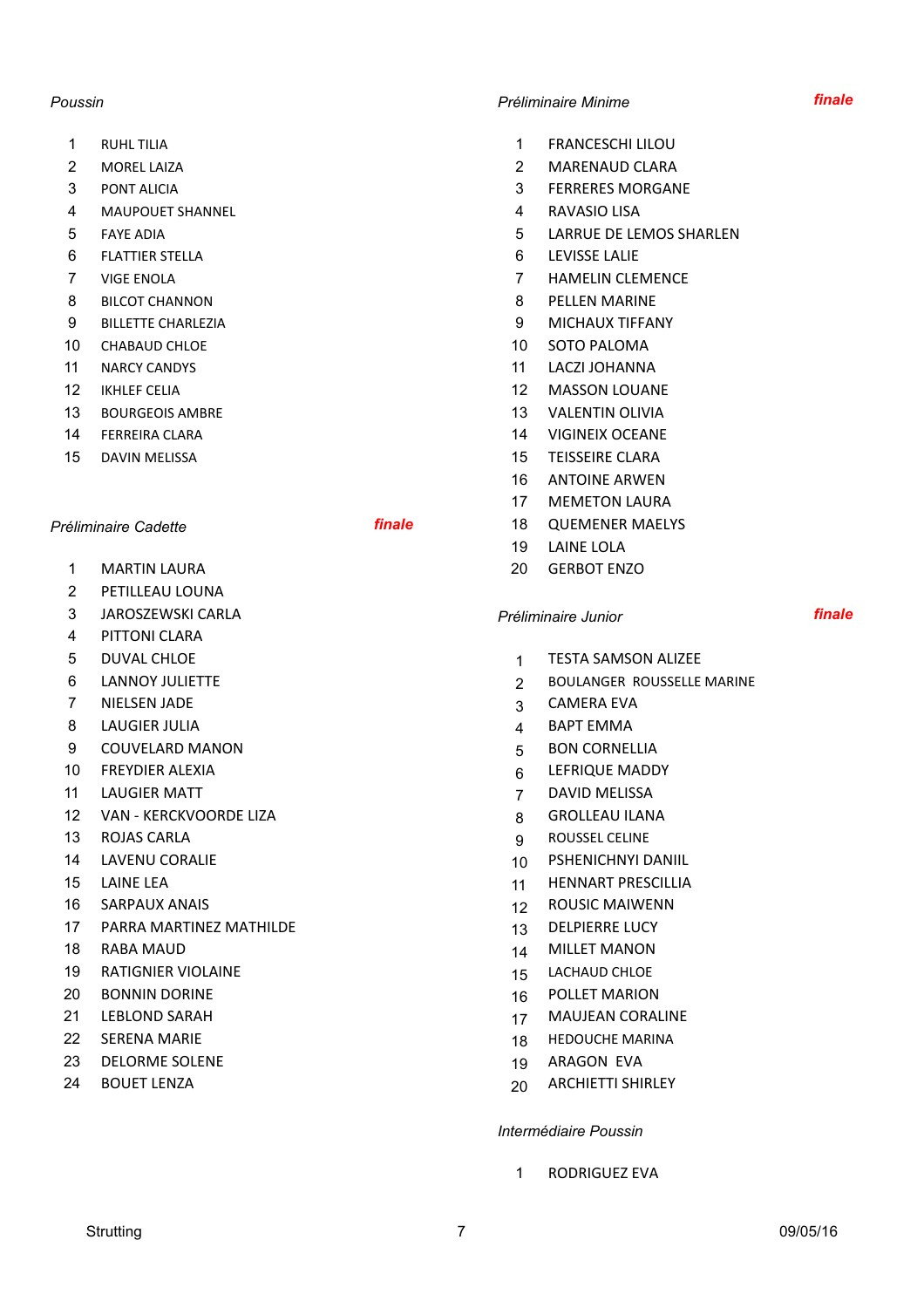- 1 RIBEIRO MALORY **1 DANIEL ANDREA**
- 
- 
- 4 VERRIER GWENDOLINE **1999 1-12 CONTACT 100 ASSESSMENT** 4 PANTALEO CARLA
- 5 CHIKER BEN SAIDANE CHERINE **1200 CHICAL STATES AND ARRIVE STATES AND ARRIVE STATES AND RUHL LEANE**
- 6 DUCROCQ MARYLINE 6 CROS CLARISSE
- 
- 8 SEGERAL ALEXANDRA 8 MEZARD ZOE
- 9 LALLEMENT ELODIE 2000 CONTENT ON THE SELEMENT CONTENT OF SELEME
- 10 NICOLAS LUDIVINE **10** MARQUES LOLA

# *Intermédiaire Cadette Intermédiaire Junior* **Finale**

- 
- 
- 
- 4 LARRUE DE LEMOS FLORA 4 COMBE MARION
- 5 CAVATORTA MAELINE 5 RENOUX ANAIS
- 
- **7 DONIS CAMILLE 2008 12 2009 12:00 12:00 13:00 14:00 14:00 14:00 14:00 14:00 14:00 14:00 14:00 14:00 14:00 14:00 14:00 14:00 14:00 14:00 14:00 14:00 14:00 14:00 14:00 14:00 14:00 14:00 14:00 14:00 14:00 14:00 14:00 14:00**
- 8 FRENAL ORNELLA 8 LOPES SHANI
- 
- 10 VANPLUS FLINA 10 VANPLUS ELINA
- 11 CHENAULT ELODIE
- 
- 13 LACZI REBECA
- **14 TORRES VAIANA** 1 **1 PETIT JOHANNA**
- 
- 
- 
- 18 COLOMBET CHARLYNE **18** COLOMBET CHARLYNE
- 19 BORDET SIMONNET CAMILLE **19 CONTACT COMING** 6 GROLLEAU IDALINE
- **20 BAYE KASSANDRA 7 AVEILLA JULIA**
- 21 LEFRANCAIS LAURA 8 FOLIO LORY
- **22 MORILLON MANON 120 MORILLON MANON 120 MORILLON MANON**
- 23 COLOMBET VILLET LOU ANN 10 BLANC SEVERINE
- 24 AYED MAISSANE
- 25 RUHL FLYNF

# *Avancée Minime*

**GIOVANNONI LIA MARIA** 

**AUDAIRE JUSTINE** 

# *Préliminaire Senior Finale Intermédiaire Minime*

- 
- **2** LESUR JESSICA **2 ARNAUD** MAEVA
- 3 DURET CAMILLE 3 ABRIOL CORALINE
	-
	-
	-
- 7 MACREZ DAMIEN 7 MICALLEF MAGNIN EMMA
	-
	-
	-
	- 11 PIET MARGOT
	- 12 LOURENCO INES
	- 13 DE ZALEWSKI MARGOT

- 1 FABIEN LILLY **1 REVILLON ALLAN**
- **2 COLLIN NORMAN 2 KHELAIFIA ANDREA**
- 3 ALLARD ELEA 3 PHILEAS MARINA
	-
	-
- 6 PACHECO KELLY **6 DUFOSSE CLARA** 
	-
	-
- 9 CHALARD SELENA 9 ROUSSEAU MANON
	-

# 12 AUBRY LEA **Internédiaire Senior Intermédiaire Senior Finale**

- 
- 15 ROBERT MAFI 2 COLLIN LINDSAY
- **16 ORIAL JULIE 2008 10 CONTROLLER SERVICE STATE AND STATE AND STATE AND STATE 3 LEMAIRE MALAURIE**
- 17 LEDEZ ELISE **Alternative Contract Contract Contract Contract Contract Contract Contract Contract Contract Contract Contract Contract Contract Contract Contract Contract Contract Contract Contract Contract Contract Contr** 
	-
	-
	-
	-
	-
	-
- 
- 
- 
- 
- 
- 
- 
-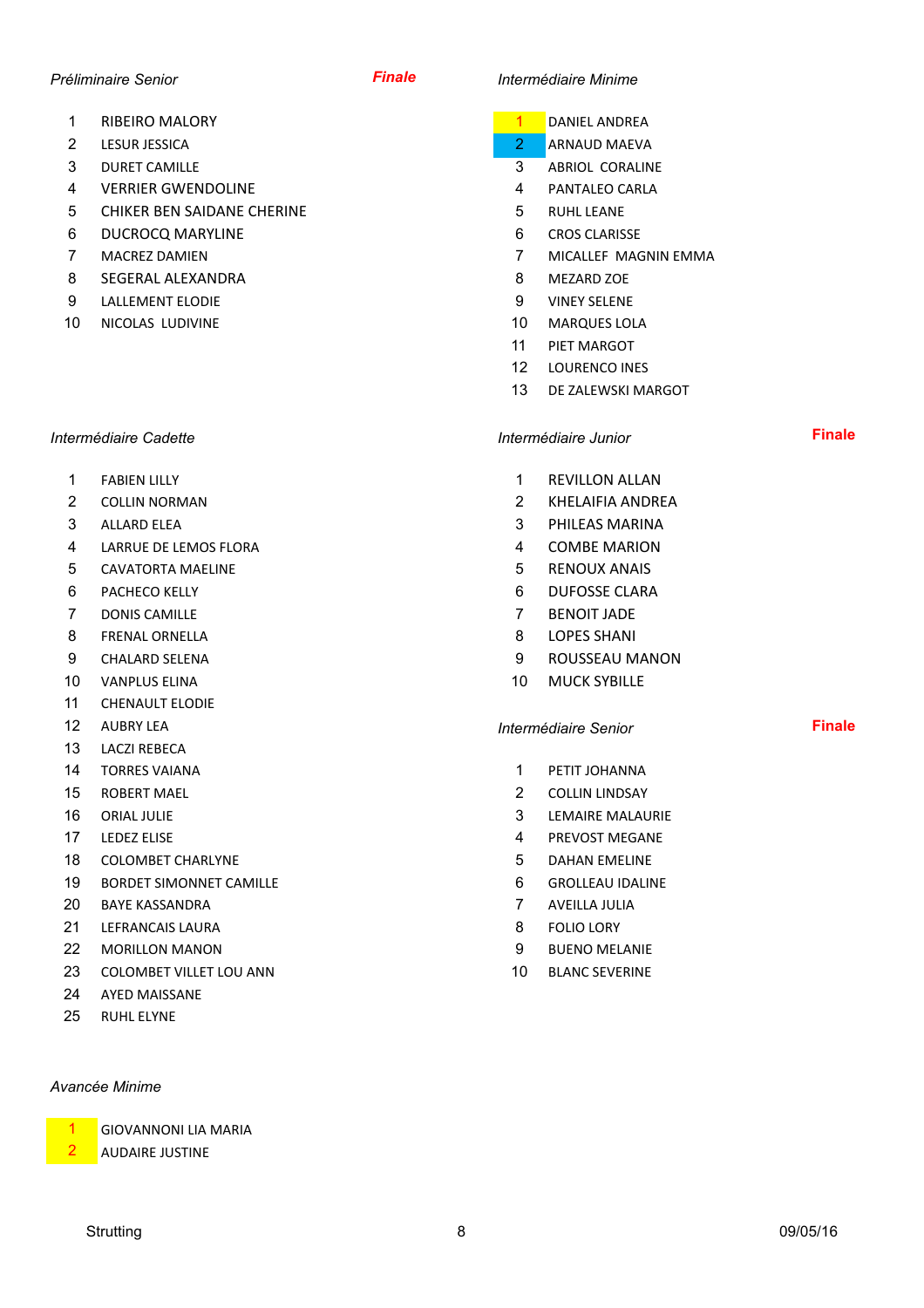## *Avancée Cadette Avancée Junior*

- 
- 2 PERSICOT LENA 2 CHAVAUDREY ORLANE
- **3** BASTIDE MANDY **3** MOUYSSET MANON
- 4 LEGRAND AURELIE **AUGUST 1999** CHECK AND THE SERVICE AND THE SERVICE AND THE SERVICE AND THE SERVICE AND THE SERVICE AND THE SERVICE AND THE SERVICE AND THE SERVICE AND THE SERVICE AND THE SERVICE AND THE SERVICE AND THE
- **5 ROYE OCEANE 5 ROYER CORNELIA**
- **6 MARTIN LAURELINE 1999 120 MARTIN LAURA** 1999 120 MAL LAURA
- **7 VALDRIGHI LAURA 7 CHANTENAY LEA**
- 8 GULDBRANDSEN EMILIE **8 PERSICOT ALESSIA**
- 

- 1 VAITILINGOM DANA 14 CARADU KENZA
- 2 PIRES SONIA
- 3 KERDO LENA
- 4 BOULAHROUF TANIA
- 5 BEAUDOUIN GWENDOLINE
- 6 CHAUTARD AMELIE
- 7 COLLE LAURIE
- 8 HOYBAKKEN MARY
- 9 HANS MELANIE
- 10 MARGUIER FLORINE **VANPLUS CAROLINE**

### *Garçon 1 Bâton*

- 1 PHILEAS CEDRIC
- 
- 3 BERNARD ALEXY
- 4 REVILLON ALLAN
- 5 PSHENICHNYI DANIIL
- 6 ROBERT MAEL
- 
- 8 LAUGIER MATT
- 9 GERBOT ENZO
- 10 DETOUT LUCAS
- 11 MATJASEC QUENTIN

- 1 MARGOT LOLA 2008 1 MARGOT LOLA
	-
	-
	-
	-
	-
	-
- 9 BLANC LAURINE 9 PEGUY FLORIANE
	- 10 PHILIBERT ALINE
	- 11 REY OCEANE
- **Avancée Senior Finale** 12 FJAERAA THEA
	- 13 GARRAUD ROXANNE
	-

## *Garçon Junior Garçon Sénior*

|   | PHILEAS CEDRIC        |                          | <b>MARTIN CYRIL</b>              |
|---|-----------------------|--------------------------|----------------------------------|
|   | <b>SOTO MATTHEO</b>   |                          | <b>LANGSETH ELIASSEN MATHIAS</b> |
|   | <b>BERNARD ALEXY</b>  |                          | <b>MOREIRA STEPHANE</b>          |
| 4 | <b>REVILLON ALLAN</b> |                          | <b>CIERP JASON</b>               |
| 5 | PSHENICHNYI DANIIL    | 5                        | <b>AUBRY JEREMY</b>              |
| 6 | ROBERT MAEL           | 6                        | <b>ASTIJIANO AURELIEN</b>        |
| ⇁ | --------------        | $\overline{\phantom{a}}$ | ------------------               |

**7 COLLIN NORMAN 7 BERTOIA MATTHIEU**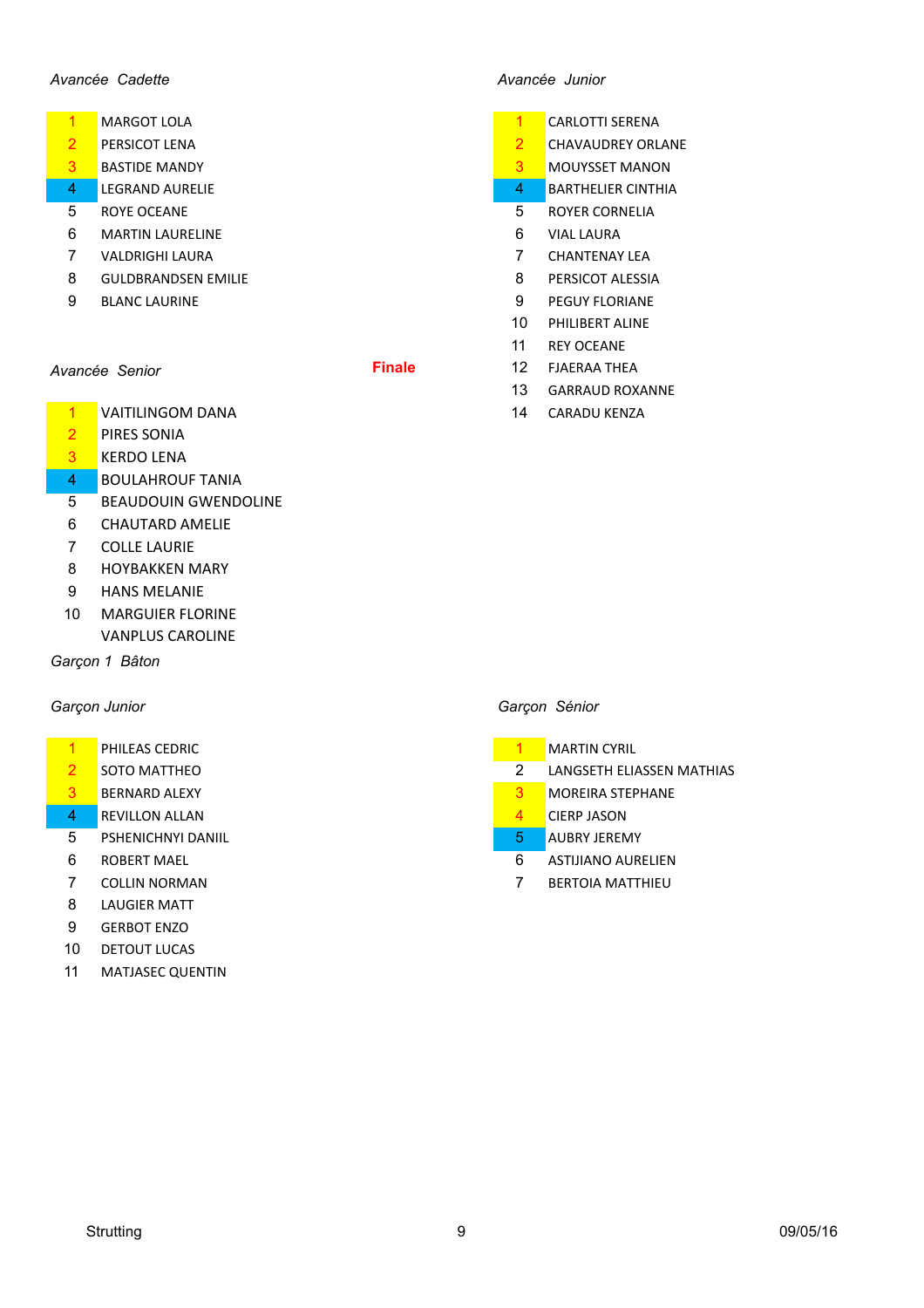# FINALES DANSE SOLO

- 1 GIOVANNONI LIA MARIA
- 2 ARNAUD MAEVA 2 PERSICOT LENA
- 3 AUDAIRE JUSTINE 2008 100 2009 100 2009 100 3 2009 100 3 2009 100 3 2009 100 3 2009 100 3 2009 100 3 2009 10
- 4 PANTALEO CARLA 2008 12 2009 12:00 12:00 12:00 12:00 12:00 12:00 12:00 12:00 12:00 12:00 12:00 12:00 12:00 12:00 12:00 12:00 12:00 12:00 12:00 12:00 12:00 12:00 12:00 12:00 12:00 12:00 12:00 12:00 12:00 12:00 12:00 12:00
- 5 DANIEL ANDREA 5 LEGRAND AURELIE
- 6 ABRIOL CORALINE 6 MARGOT LOLA
- 7 MEZARD ZOE 7 ROYE OCEANE
- 

- <sup>1</sup> ROYER CORNELIA<br>2 RAPTHELIER CINTHIA 1 VAITILINGOM DANA
- 2 BARTHELIER CINTHIA 2 KERDO LENA
- 
- 
- 
- 6 GIAMARCHI LAURINE 6 COLLE LAURIE
- 
- 

### *Danse Solo Garçons*

# *Junior Senior*

- 
- 
- 
- 
- **5** PHILEAS CEDRIC **1999** CIERP JASON
- 
- <sup>7</sup> PSHENICHNYI DANIIL 2 2 POULAIN JULIEN

# *Minime Cadette*

| <b>BASTIDE MANDY</b>  |
|-----------------------|
| <b>DEDOIOOT LENIA</b> |

- 
- 
- 
- 
- 
- 
- 8 CROS CLARISSE 8 GULDBRANDSEN EMILIE

# *Junior Senior*

- 
- 
- 3 CHAVAUDREY ORLANE 2008 CHAVAUDREY ORLANE
- 4 MOREAU EVA **4 CHAUTARD JUSTINE**
- **5** VIAL LAURA **5** VIAL LAURA
	-
- <sup>7</sup> FJAERAA THEA 7 HOYBAKKEN MARY
- 8 CHANTENAY LEA 8 LAUTIER JENNIFER
	- 9 BOUCHARD CORALINE

- 1 REVILLON ALLAN 1 LANGSETH ELIASSEN MATHIAS
- 2 COLLIN NORMAN 2 MARTIN CYRIL
- 3 BERNARD ALEXY **3 MOREIRA STEPHANE**
- 4 SOTO MATTHEO **4 AUBRY JEREMY** 
	-
- 6 ROBERT MAEL 6 ASTIJIANO AURELIEN
	-
	- 8 BERTOIA MATTHIEU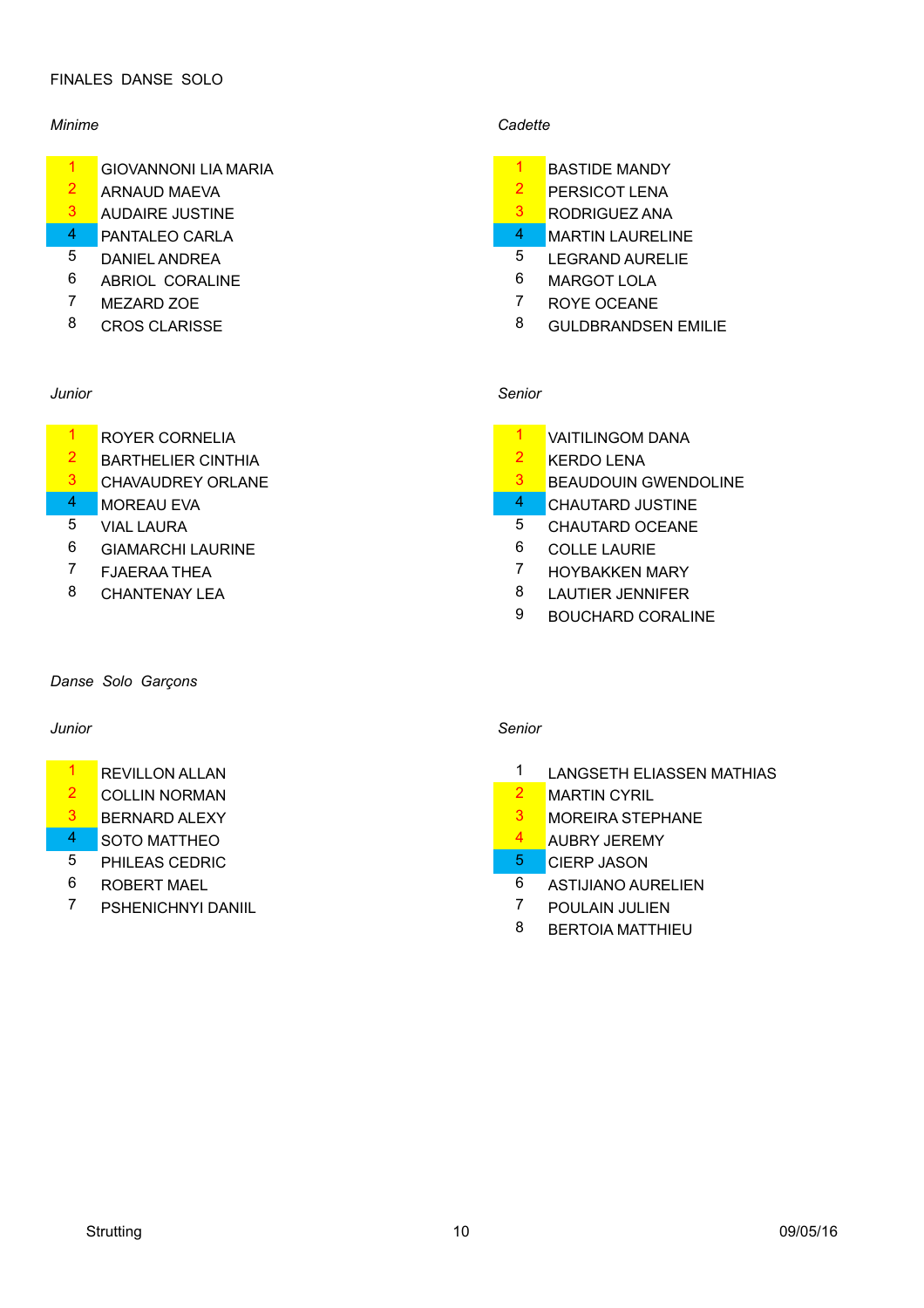### EQUIPES DE TWIRLING

- 
- 2 LA VALLEE DE L ISSOLE 2 LA VALLEE DE L ISSOLE

# Petite Junior B **5** CEZAC

- 1 DANCING TWIRL DE BREST *Petite Senior A*
- 2 ST LAURENT DU MEDOC
- 
- 4 ST ETIENNE DES OULLIERES 1 2 LA VALLEE DE L ISSOLE
- 5 SAINT ETIENNE
- 
- 7 PLOUMAGOAR

### *Grande Minime*

1 LA VALLEE DE L ISSOLE

### *Grande Junior B*

1 LES ALIZEES *Grande Senior B*

### EQUIPES DE DANSE - TWIRL

- 1 LA VALLEE DE L ISSOLE 1 E MARINELLE 2
- 
- 
- 
- 5 ISLE GOUDELIN 5 CEZAC
- 6 PLOUMAGOAR

## *Petite Junior B Petite Senior A*

- 
- 
- 3 LES FUNKIES DIGNE 3 VENISSIEUX
- 4 SAINT ETIENNE 4 MONTARGIS 2
- 5 LIEUSAINT
- 6 PLOUMAGOAR
- 7 ISLE GOUDELIN
- 8 LIBOURNE

### *Petite Minime Petite Junior A*

- 1 CEZAC 1 BOURG LES VALENCE
	-
	- 3 ST ETIENNE DES OULLIERES 2
	- 4 SAINT VIVIEN
		-

- 3 CHAPONOST 1 CHAPONOST
	-

# 6 LESPARRE *Petite Senior B*

- 1 SAINT OMER
- 2 COSNE SUR LOIRE 2

# *Grande Junior A*

1 VEDENE

1 LIEUSAINT

# *Petite Minime Petite Junior A*

- 
- 2 LESPARRE 2 MONTARGIS
- 3 COSNE SUR LOIRE 3 LA VALLEE DE L ISSOLE
- 4 SAVIGNY 4 VEDENE
	-

- 1 VAUGNERAY 1 LA VALLEE DE L ISSOLE
- 2 CHAPONOST 2 E MARINELLE 2
	-
	-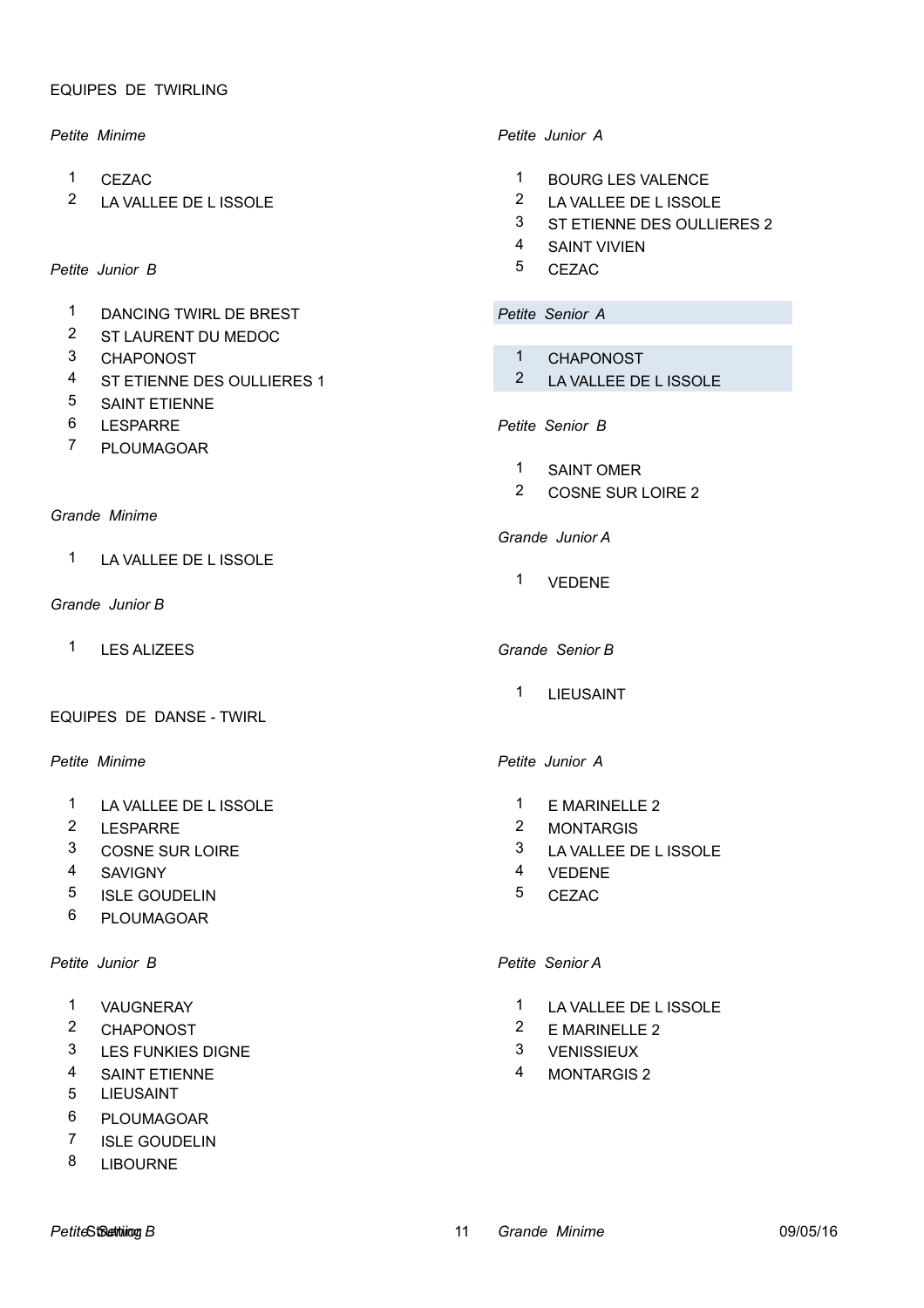- 
- 2 CHATEL GUYON 2 MONTARGIS 1
- 3 POUGUES LES EAUX 3 MONTARGIS 2
- 4 LES STARLINES
- 5 BONNEUIL *Grande Junior B*

- 1 BOURG LES VALENCE 3 BOULOGNE SUR MER
- 2 ST ETIENNE DES OULLIERES 4 GRACES

# *Grande Senior A*

1 E MARINELLE 2

# **GROUPES**

### *Minime Senior*

1 LA VALLEE DE L ISSOLE 1 BOULOGNE SUR MER

# POMPONS

# *Petite Junior Petite Senior*

- 1 LES STARLINES 1 LA LIMAGNE
- <sup>2</sup> LES FUNKIES DIGNE 2 USDK TWIRL
- 3 SAINT ETIENNE 3 LIEUSAINT
- 4 LES ALIZEES 4 VAUGNERAY
- 5 ST LAURENT DU MEDOC 5 LES ALIZEES
- 6 SAVIGNY
- 7 COSNE SUR LOIRE

- 
- 2 SANVIGNES 2 CHAGNY
- 
- 4 LIEUSAINT
- 5 SALBRIS
- 1 VAUGNERAY 1 ST ETIENNE DES OULLIERES 2
	-
	-

- **Grande Junior A** 1 SAINT VIVIEN
	- 2 DANCING TWIRL BREST
	-
	-
	- 5 MONTARGIS
	- 6 ST LAURENT DU MEDOC
	- 7 SALBRIS

# *Grande Senior B*

- 1 GRACES
- 2 LIEUSAINT

- 
- 2 LA VALLEE DE L ISSOLE
- 3 DANCING TWIRL DE BREST
- 4 ST ETIENNE DES OULLIERES

- 
- 
- 
- 
- 

### *Grande Junior Grande Senior*

- 1 GIVRY 1 SANVIGNES
	-
- 3 GRACES 3 USDK TWIRL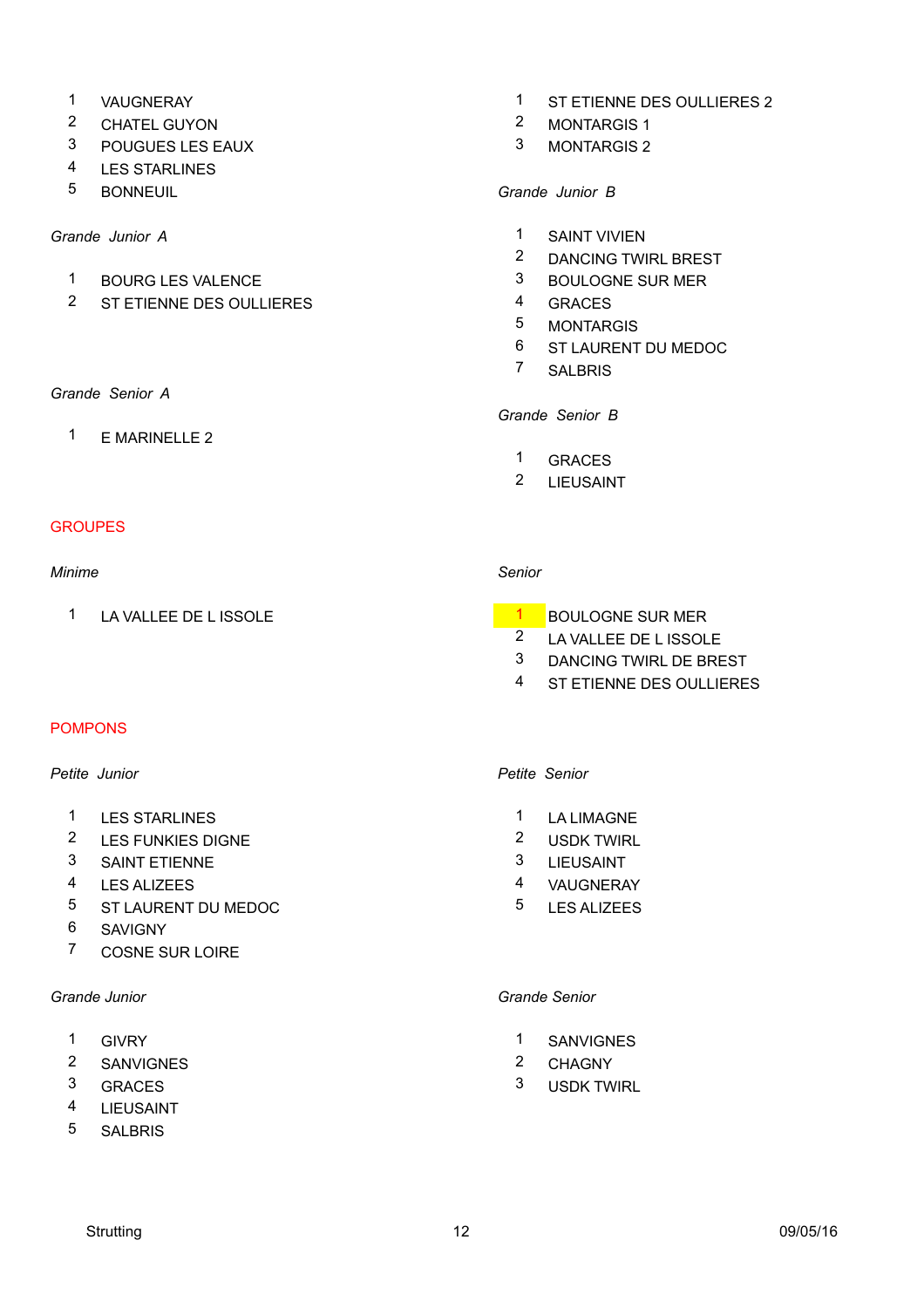*voilà les Résultats des FINALES AU BATON D'OR 2016*

TWIRLING JUNIOR

# VEDENE

TWIRLING SENIOR

# **CHAPONOST**

DANSE TWIRL JUNIOR

# BOURG LES VALENCE

DANSE TWIRL SENIOR

# **BASTIA**